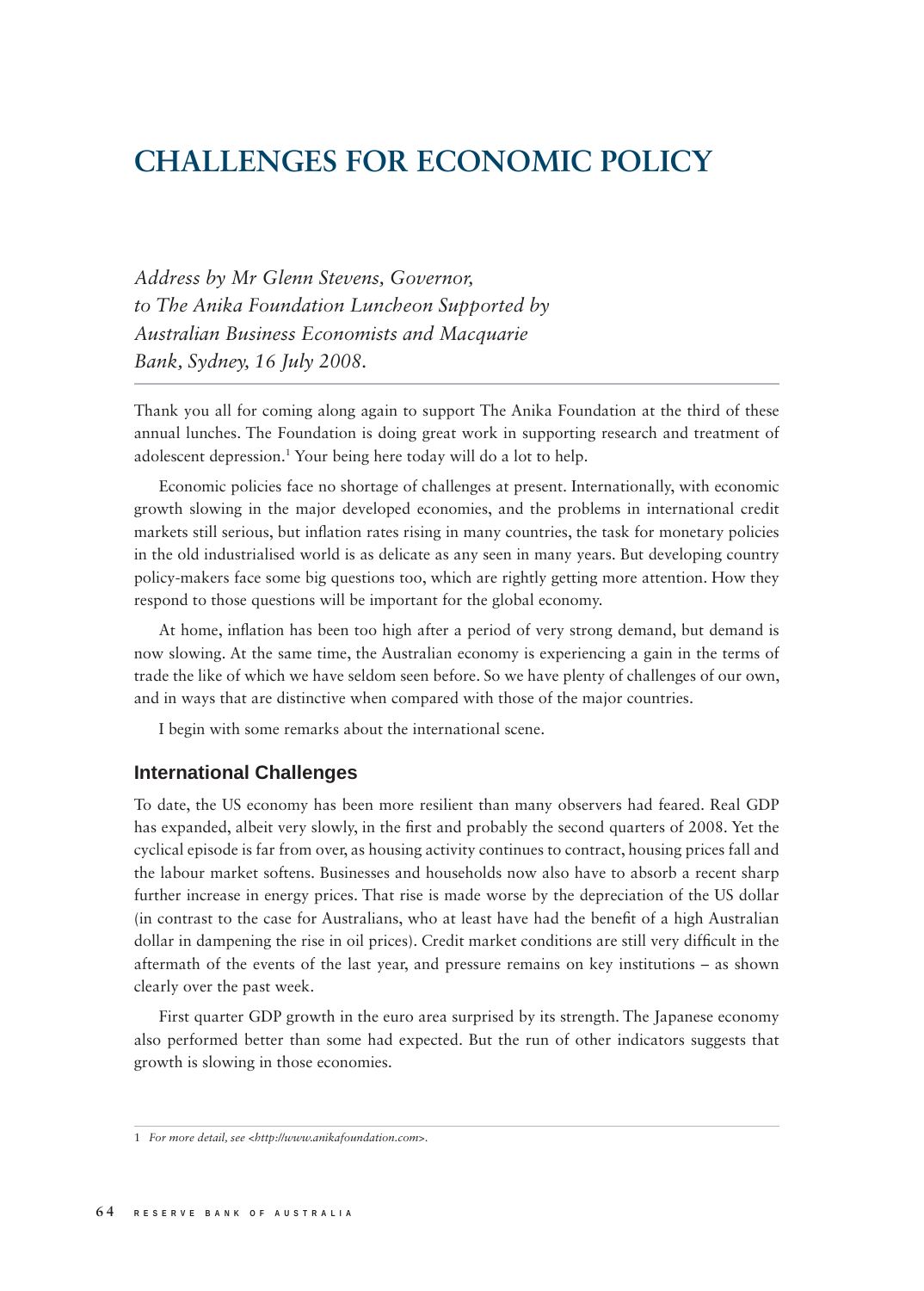Meanwhile, CPI inflation has picked up noticeably in most of the major countries. Measures excluding food and energy have thus far remained fairly low. But, compared with last year, there is more concern about inflation prospects. Some of the price rises for Australia's important commodities, for example, signal international pressure on steel prices and non-oil energy costs, and therefore a range of other prices.

Monetary policy in the major industrialised countries taken as a group remains reasonably accommodative. There has, accordingly, been some discussion about how this sits with concerns that inflation might prove to be more persistent than earlier expected. But overall financial conditions are arguably a good deal more restrictive than suggested by policy rates, especially in the United States, where the interest rates paid by many borrowers have not declined much, if at all, and lenders have toughened their standards considerably. The same is true for the United Kingdom.

The bigger concerns about inflation, in any event, are in the emerging world. These concerns are twofold.

First, food and energy are a bigger part of CPI baskets in these countries than in the developed economies, so the impact there of the rises in commodity prices is larger. For the same reason, the risk of second-round effects must also be higher.

Second, monetary policy has generally been fairly easy in many of these countries, because of the link – explicit or implicit – that they have to the US dollar. In some of the oil-producing Gulf states, where there are explicit dollar pegs, demand growth is very strong and inflation has increased. Around much of Asia, interest rates are below inflation rates, and in several cases even below inflation measured excluding food and energy. That is to say, real interest rates are negative, whereas 'natural' real rates are likely to be high, reflecting the potential growth opportunities in Asia.

De facto, many of these countries have had monetary policy settings that have been influenced to a significant extent by US monetary policy, but they themselves are not experiencing US economic conditions. To be sure, slower US growth is affecting trade patterns, but to date growth has remained pretty solid in many cases, helped by firmer exports to places other than the United States and strong domestic demand. Moreover, the financial headwinds being experienced by the United States have not blown to the same extent in Asia.

The danger for the countries in question is quite clear. Inflation outside of food and energy is already rising in many cases and accommodative policy settings heighten the likelihood of it remaining high on a persistent basis.

But there is also a danger for the global economy. The bulk of the growth in demand for energy and natural resources is coming from the emerging world. Continuation of such expansionary policy settings in emerging countries, apart from continuing the recent tendency to overheating in those countries, would presumably foster ongoing rapid growth in demand for natural resources. That would continue to hold up CPI inflation everywhere, but also weaken growth in many industrialised countries. Policy-makers in many of the advanced countries, already facing a short-term relationship between growth and inflation that has turned much less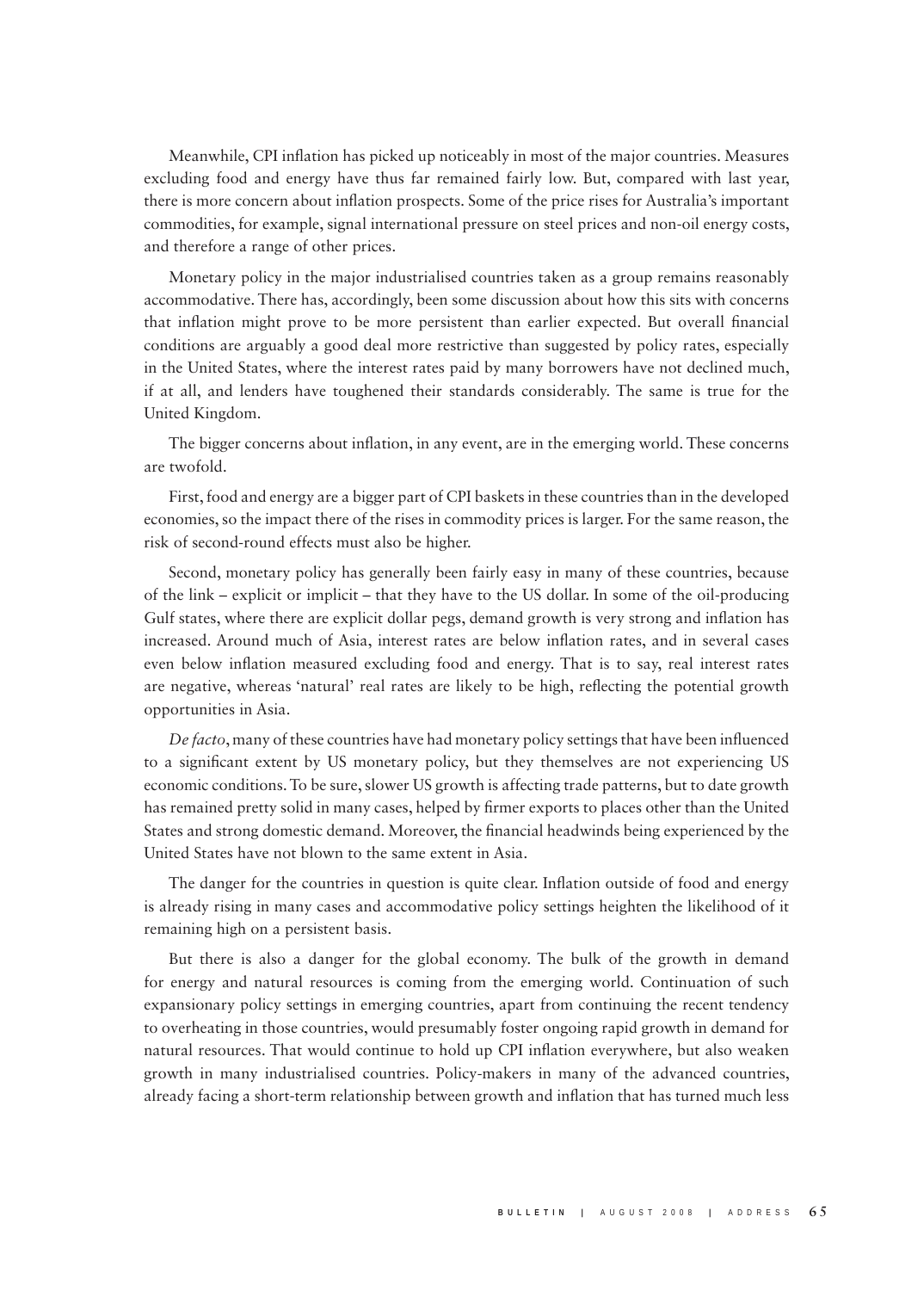favourable, could face some very difficult choices in framing their responses to the circumstances they face individually.

What is needed is for emerging countries to adjust their policies according to *their* circumstances. Without that, we risk a new manifestation of the 'global imbalances', in which too much of the burden of controlling inflation would be placed on the major advanced countries, where growth is already slowing.

Put another way, this is in some respects a problem of international policy co-ordination. Global monetary policy has been too easy in recent years and that is why we have seen such a major run-up in a wide range of industrial commodity prices. Any individual country might wish to treat those increases as exogenous, but they cannot be exogenous for the world as a whole if they are driven mainly by demand, which by and large they have been to date. So, as a number of commentators have been saying recently, global monetary conditions need to be tighter. But the adjustments needed really should take place more in the emerging world than in the United States or Europe or Japan.

It is odd that, in such a circumstance, inflation targeting should be attracting some of the criticisms that have recently been seen, because were it used more widely it would tend to alleviate this co-ordination problem. Imagine a world in which all countries of significance had been following a medium-term, flexible target for CPI inflation, coupled with appropriate exchange rate settings. Most of them would have been tightening policy in a measured fashion in response to rises in headline inflation over the past couple of years. The result would surely have been that resource and energy prices, and CPI inflation everywhere, would now be lower than they are. Even now, the current situation could be handled quite well by widespread use of a flexible inflation-targeting approach.

Regardless of the precise details of any particular framework, though, what is most important is for broadly good macroeconomic policy to be followed. At the moment, surely that involves emerging market countries playing their part in balancing global demand and supply, by responding to their own circumstances, so as to avoid prolonged and costly inflation. Compared with past episodes, this part is a larger one now – and that is surely a portent for the future.

This is not an original observation – a number of commentators have made these same points over recent months. And policy-makers in a number of emerging countries are now adjusting policy settings in the required direction. In fact, the list of developing countries that have recently tightened monetary policy is now growing quite long, and includes some of the big ones – like China, India, Brazil and Indonesia. Perhaps more tightening will follow. Inevitably, growth will slow in the regions concerned as a result. But a period of more moderate growth would be a better outcome than either allowing inflation to go unchecked or expecting the major economies to do all the heavy lifting.

## **Challenges for Australia**

These international challenges are considerable and, like all other countries in an inter-dependent world, Australia has a significant interest in how they are met. We have, in the meantime, pretty significant challenges of our own that we must meet.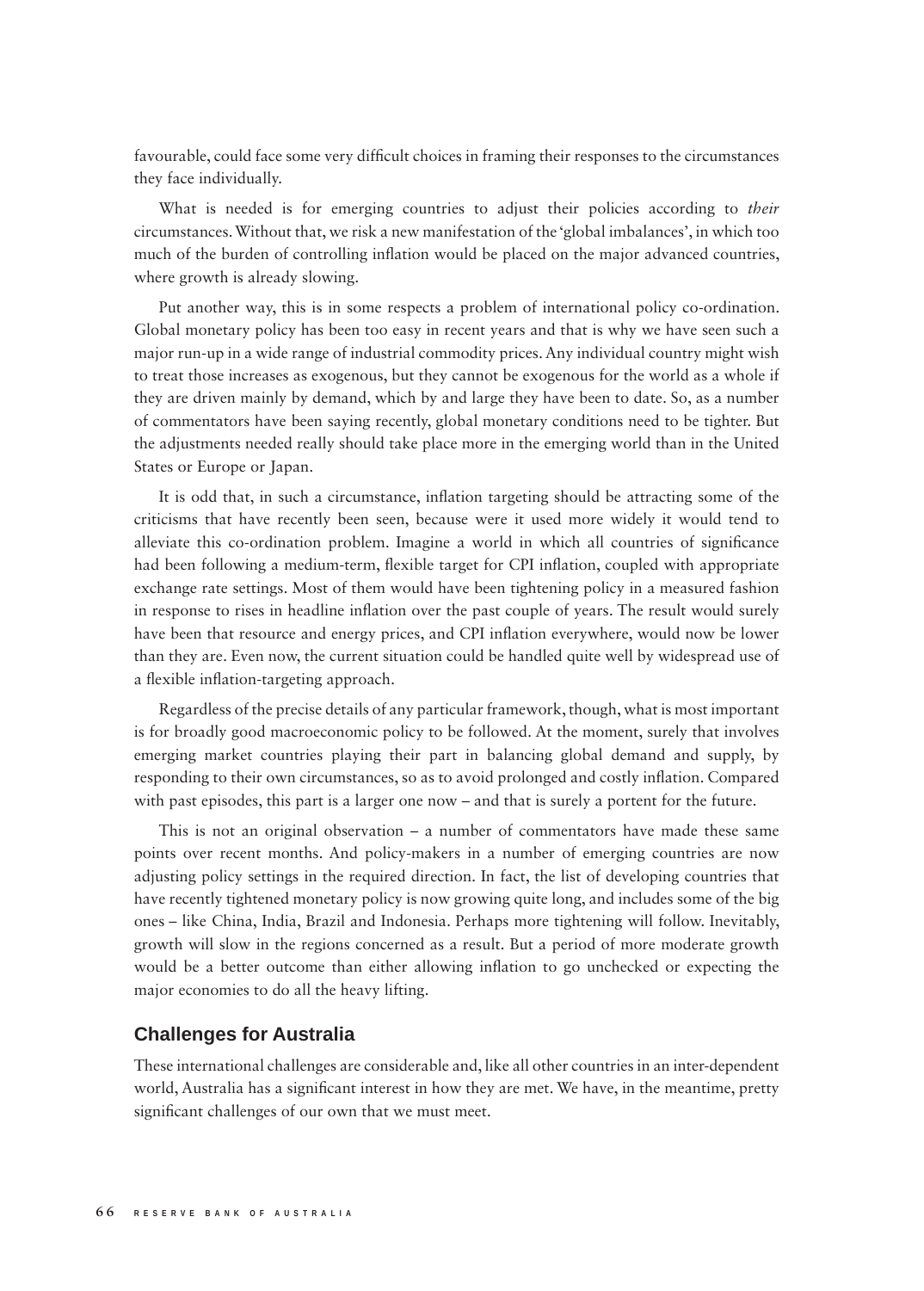Even before the price rises for oil and other commodities seen this year, Australia had experienced a significant pick-up in inflation, in the mature phase of a long period of economic expansion. The rise in inflation in 2007 and into the early part of this year was not confined to food and energy, even though higher energy costs certainly were at work. Nor could it be put down mainly to 'imported inflation'. In fact, the evidence is that a wide range of prices picked up speed. Acceleration in the group of prices generally classified as 'non-traded' was quite pronounced. The background environment was one in which demand in Australia – which grew by over  $5\frac{1}{2}$  per cent in 2007 – outstripped, by a significant margin, any plausible estimate of growth in potential supply.

There certainly were international forces at work, but the key one was the expansionary effect of the rise in the terms of trade. It is perhaps worth spending a few minutes on the basic analytics of this issue.

For the 'average' industrial country that imports much of its energy and raw materials, a persistent rise in commodity prices is a negative shock to aggregate supply. This will reduce output and push up prices. Since the higher resource prices are paid to suppliers elsewhere in the world, this also acts somewhat like a tax on spending, hence aggregate demand falls. So while CPI inflation is likely to rise initially, the net effect of these forces on the ongoing rate of inflation in the medium term is unclear, though the effect on output will be unambiguously negative. In this 'average' industrial country case, monetary policy may need to be tightened to control medium-term inflation, or it may not. Much will depend on inflation expectations.

Australia has some additional dimensions, because it is not the 'average' country in this episode. As a commodity *producer*, our terms of trade have risen. Whereas for a net commodity importer a rise in commodity prices acts like a tax paid to foreigners, Australian entities are net receivers of such payments. That impact is expansionary. Just how expansionary depends on the response of the recipients of those income flows, who include local and foreign shareholders, employees and governments. But other things equal, aggregate demand will, compared with the 'average' case, be stronger, and it is more likely that there will be a problem of inflation in the non-traded sector. Accordingly, it is likely that monetary policy in a country like Australia would need to be tighter than in the 'average' case.

That is the analytical background. We can then observe that Australia stands out among developed countries in terms both of the extent of the rise in our terms of trade, and the strength of growth of domestic demand over the past few years. It is understandable, then, that pressure on underlying inflation, particularly from domestic sources, has also been somewhat greater. Monetary policy had to respond to that.

The challenge of judging how much response was necessary has been complicated by the global credit turmoil, which has had the effect of pushing up actual borrowing costs relative to the cash rate the Reserve Bank sets. In addition, banks are more careful in their lending (and businesses and households are now more cautious in general than they were six months ago). Overall, as the statements after the past five Board meetings have made clear, the sequence of changes to the cash rate, other adjustments by lenders in response to the rise in term funding costs since mid 2007 and tighter credit standards have combined to produce financial conditions that are tight. They have tightened a bit further in the past month.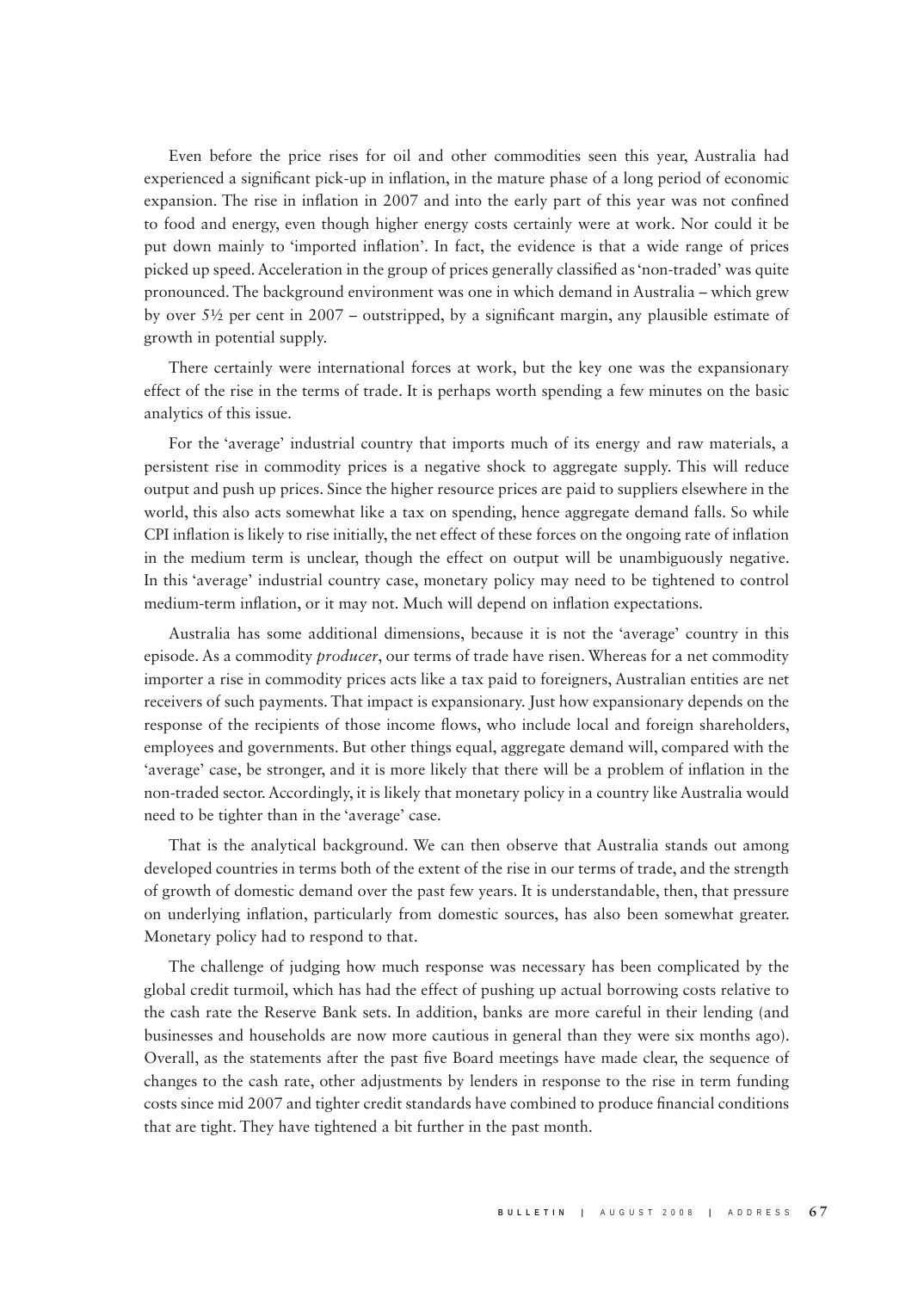The effects of that will be working against the expansionary forces from the terms of trade and the broader pressures on inflation from high resource utilisation. Inevitably, there is a lot of uncertainty about how these opposing forces will net out. But the forecast we released in our May 2008 *Statement on Monetary Policy* was that the net result would be a significant slowing in demand and output growth this year. The evidence is pretty clear that some key components of private demand are now on a slower track. As always with such episodes, the extent of that slowing, and its duration, are uncertain. But to this point, something not unlike what was envisaged in the May outlook appears to be occurring.

Moreover, it looks more likely now than it did a couple of months ago that this more moderate track for demand will continue. If it does, it will, in due course, begin to exert downward pressure on those elements of inflation that had picked up in response to strong demand. That will probably take some time and it may be too soon yet to see much of that influence on the CPI figure due next week. Indeed, on a year-ended basis, CPI inflation might rise further before it starts to come down, particularly given the recent further surge in global oil prices beyond what was assumed in our May projections. By the way, this surge in oil prices does not, in itself, amount to a rise in Australia's terms of trade. As such, it is likely to be exerting some further restraint on non-oil demand, which would, all other things equal, tend to dampen pressure on non-energy-related prices over time. On the information available at present, we still expect inflation to fall back to 3 per cent by mid 2010, and to continue declining gradually thereafter.

We will, of course, conduct a thorough review of the outlook after receiving the next CPI figure, which the Board will have available for the August meeting. The Bank will publish its outlook in the next *Statement on Monetary Policy*, due for release on 11 August. But for today's discussion, I want to use the May projections as the basis for some remarks about the nature of the inflation target.

As you know, since 1993 the Bank has been framing its monetary policy around a medium-term target for inflation of 2-3 per cent, on average, 'over the cycle'. The Reserve Bank remains committed to achieving that target. Apart from being consistent with the Bank's statutory obligations, it is what has been envisaged in successive formal agreements between two Treasurers and two Governors stretching back now over a dozen years.

This framework has worked well. One of the reasons it has worked well is that it has two essential ingredients. The first is the commitment to the mean inflation rate being at the target. That has been achieved, with medium-term CPI inflation rates averaging close to  $2\frac{1}{2}$  per cent. The second ingredient is a sensible approach to variance of inflation around that mean. The framework was designed to have the necessary flexibility to cope with the business cycle, shocks that may occur, the inevitable errors in forecasting and lags in the effects of policy decisions. The framework does not assume that inflation can be fine-tuned over short periods, nor does it require us to attempt rapidly to correct deviations from the 2–3 per cent range, which have occurred several times over the period since 1993.

This flexibility was envisaged from the beginning in our approach to inflation targeting. The Reserve Bank quite deliberately eschewed the narrowly defined targets with 'electric fences' that were initially favoured in some other countries and that were at one stage proposed here. We have made use of that flexibility repeatedly, and are doing so again now.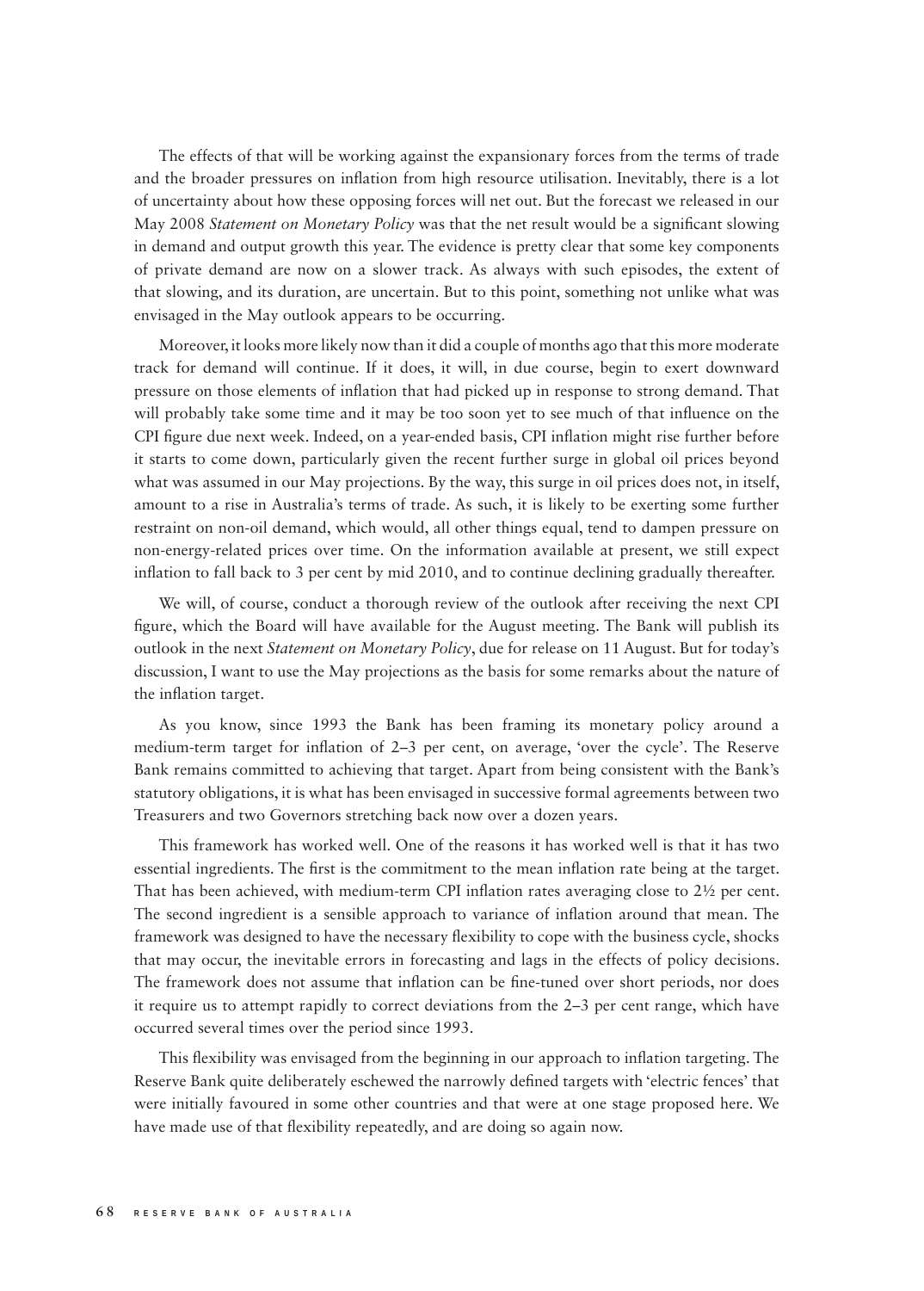The inflation outlook I have just sketched out would be a pretty long period of divergence from the target. It is important to recall, though, that we have experienced reasonably lengthy deviations before. Annual CPI inflation was below 2 per cent for 10 quarters between the middle of 1997 and the end of 1999.<sup>2</sup> If the May 2008 forecasts turn out to be right, then the current episode would entail nine quarters with year-ended inflation above 3 per cent. If we can achieve something like that outcome, that would still be consistent in every essential respect with the experience under inflation targeting since it began 15 years or so ago.

As always, the challenge is to combine the right degree of flexibility in approach with sufficient confidence that the inflation rate will be on a declining path over time as to keep expectations anchored. This challenge is not trivial on this occasion. We are, of course, fully aware of the possibility that people may fear that this temporary period of high inflation could, in fact, turn out to be persistent. Expectations of high inflation can be self-fulfilling if individuals and businesses behave accordingly.

One possible channel people have mentioned is that of higher wage claims, pursued as a result of the pick-up in CPI inflation, which then add to costs and prices, and so on. But I think it should be stated that while there are some signs of that around the edges, growth in overall wages has thus far remained contained, even though the labour market has clearly been at its tightest for a generation. Relative wages are showing noticeable variation across industries and regions, as would be expected given the events in the economy. But overall growth of wages, as measured by all the formal statistics at least, has to date been pretty well controlled. Furthermore, if the recent signs of moderation in the demand for labour continue, which could be expected if overall demand remains on a slower track, that should help to contain any over-exuberance in wage setting.

So I think that our chances of keeping inflation low over the medium term are good. This outlook does involve a period of significantly slower growth in demand in Australia than we have seen over the period up to the end of 2007. The Bank has been candid about that. But controlling inflation has always involved being prepared to slow demand, for a while, when needed.

Not taking adequate steps to that end would have costs. One is that were we to see inflation become established permanently at higher levels, then over time the whole structure of nominal interest rates would reflect that new reality. The mean interest rate would rise. In that world, the interest rates we see now would not look unusually high. They, or even higher rates, would look pretty common. That is what happened in the 1980s, as a result of the fact that we did not control inflation in the 1970s and early 1980s as well as we should have. Needless to say, it is that world that we are seeking to avoid.

By the same token, there will be a continued pay-off to control of inflation. A stable currency is one of the foundations on which a well-functioning modern economy rests. It is a prerequisite for sustaining growth in living standards. On the interest rate front, moreover, containing and reducing inflation over time will mean that we should be able, at some point, to look back to the current period as one of higher-than-normal interest rates. Interest rates, unlike many other prices in the economy, do not always rise. Provided inflation is successfully controlled, interest rates go up and down around a fairly stable mean.

2 *CPI infl ation excluding interest charges prior to the September quarter 1998 and adjusted for the tax changes of 1999–2000.*